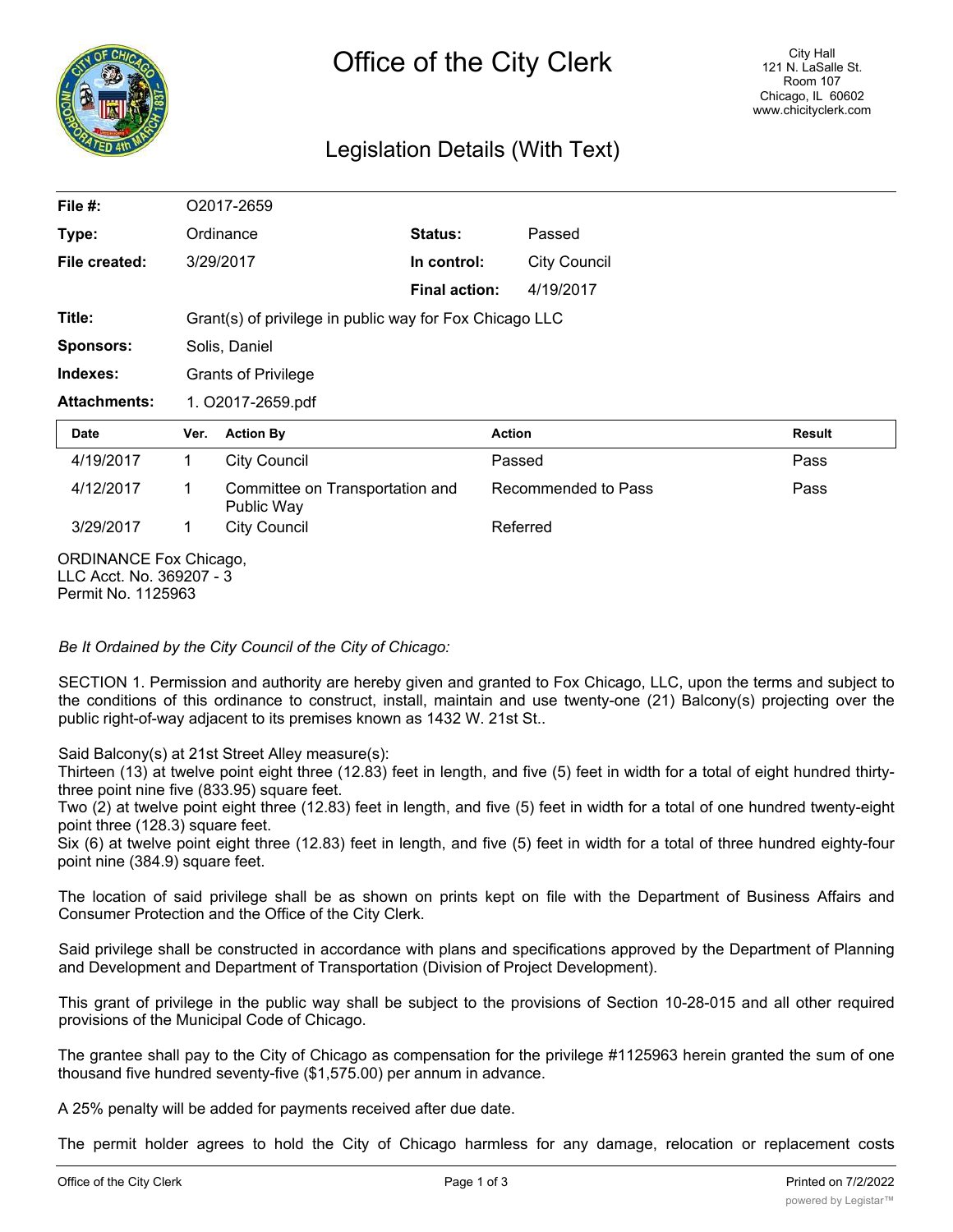## **File #:** O2017-2659, **Version:** 1

associated with damage, relocation or removal of private property caused by thejCity performing work in the public way.

Authority herein given and granted for a period of five (5) years from and a"fterJ3ate of Passage.

Alderman . w Danie^S. Solis 25th Ward

Page 1

(Page 9 of 12)

Department of Business Affairs and Consumer Protection Small Business Center - Public Way Use Unit City Hall - 121 N. LaSalle Street, Room 800 • Chicago, IL 60602 312-74-GOBIZ / 312-744-6249 • (312) 744-1944 (TTY) httn://\v\v\v.citvofchicai>o.ora/bacp

**03/29/2017**

#### **Alderman Daniel S. Solis**

Ward # 25 City of Chicago City Hall, Room 304 121 North LaSalle Street Chicago, Illinois 60602